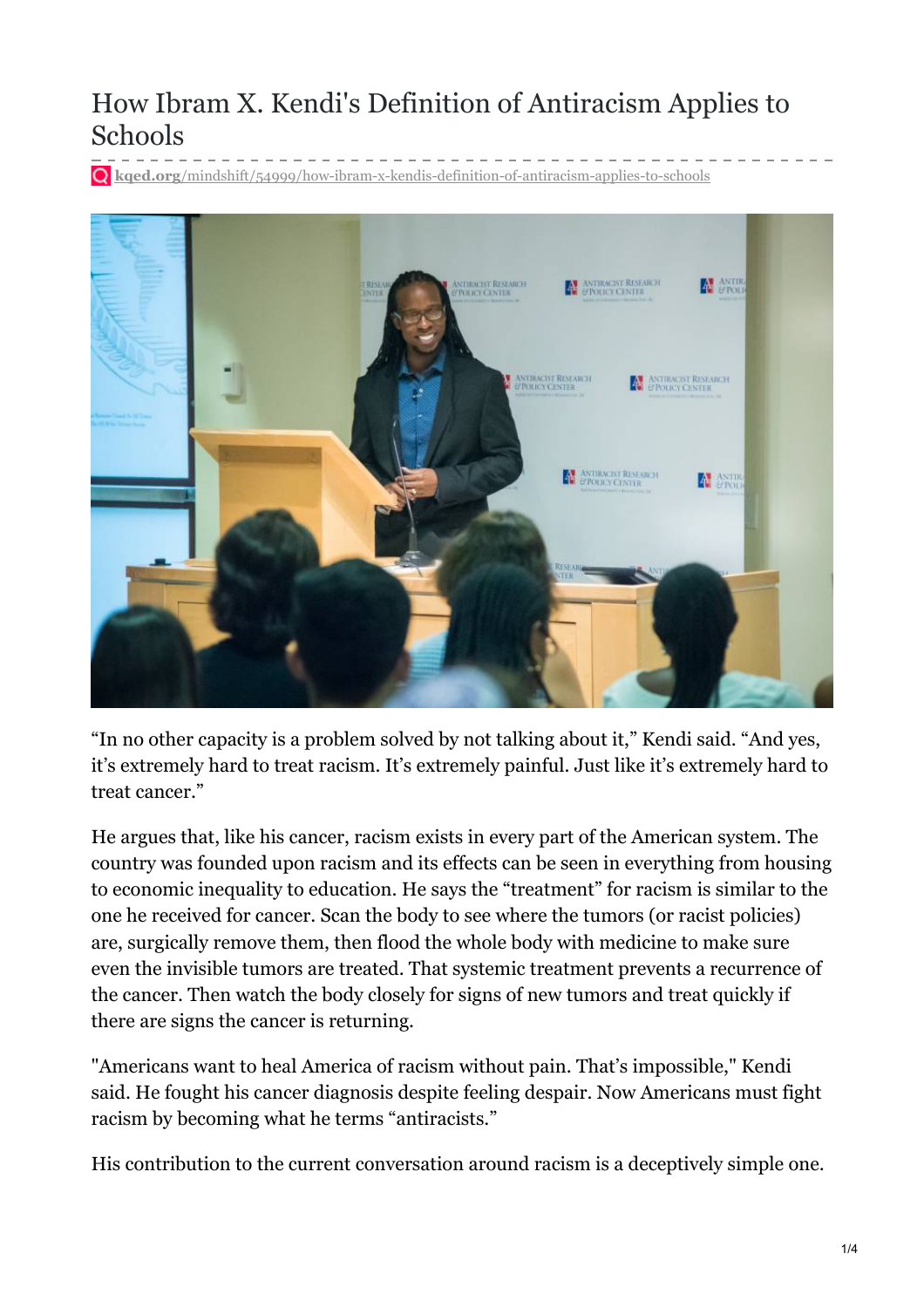"I define an antiracist as someone who is expressing an antiracist idea or supporting an antiracist policy with their actions," Kendi said. "And I define an antiracist idea as any idea that says the racial groups are equal."

## In *How to Be An Antiracist,* Kendi writes:

"To be antiracist is to think nothing is behaviorally wrong or right -- inferior or superior - with any of the racial groups. Whenever the antiracist sees individuals behaving positively or negatively, the antiracist sees exactly that: individuals behaving positively or negatively, not representatives of whole races. To be antiracist is to deracialize behavior, to remove the tattooed stereotype from every racialized body. Behavior is something humans do, not races do."

In this sense Kendi seems to agree with teachers who prefer to focus on helping the individual students in front of them, no matter who they are. But, he doesn't let people off the hook so easily. Becoming antiracist requires every individual to choose every day to think, act and advocate for equality, which will require changing systems and policies that may have gone unexamined for a long time.

In a [Twitter](https://twitter.com/triciaebarvia/status/1193712623226933248) thread, high school English teacher and a [founder](https://disrupttexts.org/about/) of the [#DisruptTexts](https://disrupttexts.org/lets-get-to-work/) Twitter chat and movement Tricia Ebarvia distilled the central argument of *How To Be An Antiracist* and its application to education. Ebarvia writes:

We usually think that racist ideas lead to racist actions.

But according to Kendi, racist policies came before racist ideas.

Those in power act out of self-interest. Thus, they enact racist policies (slavery, immigration, redlining) to maintain that power…

These policies then result in racial inequities (lack of wealth or education)...

Which lead to the development of racist ideas by others who see these inequities and need a reason to justify why these inequities exist (example: [Black, Indigenous, People of Color] must be "less than').

Educational achievement is a good example of the destructive cycle Kendi describes and that Ebarvia synthesizes so neatly. Kendi reminds readers that the standardized IQ test was a tool developed by [eugenicists](https://www.kqed.org/Users/KSCHWA~1/AppData/Local/Temp/galton-1869-genius-v3.pdf) in the early 20th century. Even the definition of intelligence, and the tests and [assumptions](http://www.nea.org/home/73288.htm) based upon that definition, exist within a [racialized](https://www.kqed.org/Users/KSCHWA~1/AppData/Local/Temp/THE_MEASUREMENT_OF_INTELLIGENCE.pdf) context.

Kendi lays out how racist ideas and policies are perpetuated in education: Achievement in this country is based on test scores, and since white and Asian students get higher test scores on average than their black and Latinx peers, they are considered to be achieving on a higher level. And then because we connect achievement to intelligence,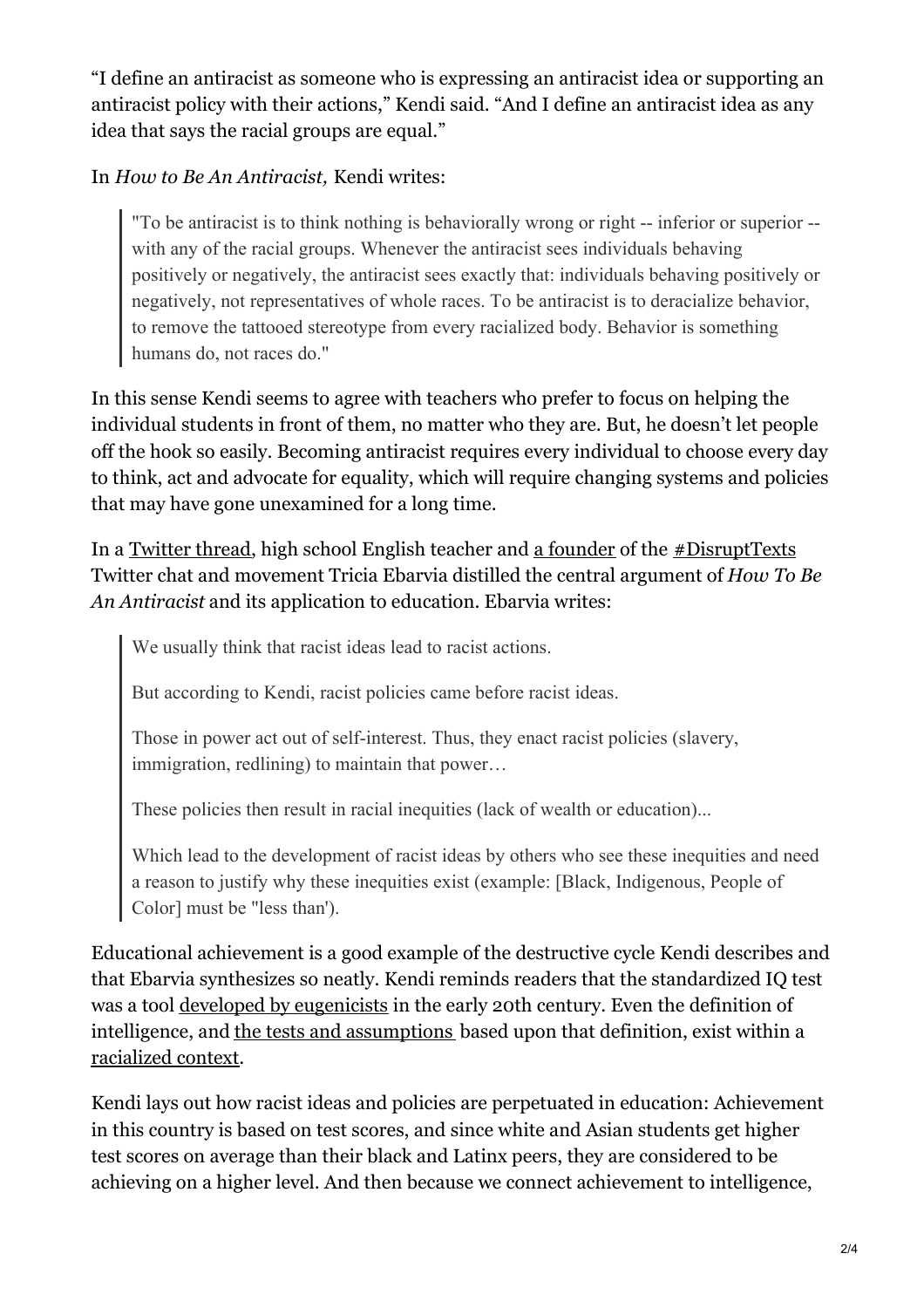we think that white and Asian students are intellectually superior to black and Latinx ones. People who think this way then point to the test scores as empirical evidence of their claim.

"We're fundamentally saying that the problem is the test takers, as opposed to the test," Kendi said about that argument. "And we're completely ignoring things like the multibillion-dollar test prep industry that's concentrated in white and Asian neighborhoods. We're completely ignoring the massive amount of disparities between schools in terms of resources. And that's why more and more educational scholars are talking about the opportunity gap instead of the achievement gap."

Tricia Ebarvia sees the interplay between racist policies and the ideas in the curriculum that schools teach. [Ebarvia](https://twitter.com/triciaebarvia/status/1193712623226933248) tweets:

How books became "canonized" is directly related to racialized power.

Those in power—predominantly White men who had access to and control of the academy—enacted policies to maintain their power, just as almost any dominant power does.

She goes on to explain that those policies kept women and people of color out of spaces of intellectual and creative power. And because they were not there, racist ideas sprung up to explain their absence.

Women & BIPOC must be "less than": not "literary" or "rigorous" enough.

This racist, sexist thinking is just used to justify the absence of women & BIPOC writers.

This viewpoint is ignorant of the racist, sexist powers and policies that excluded them in the first place.

Fast-forward and teachers and students socialized in this "canon" of work have internalized these racist, sexist ideas about what constitutes "literary value" — and they reproduce it in curricular choices, year after year.

For Ebarvia, Kendi's emphasis on racist policies provides the key to moving forward. She points out curriculum is policy, and it's an easy place for teachers to start acting like antiracists.

## **HOW TO BE AN ANTIRACIST**

For Kendi, there's no middle ground. Actions, ideas and policies are either racist or not. He points to the fact that racist has a dictionary definition, one that should be applied evenly to anyone, of any race, who expresses racist ideas or who supports racist policies.